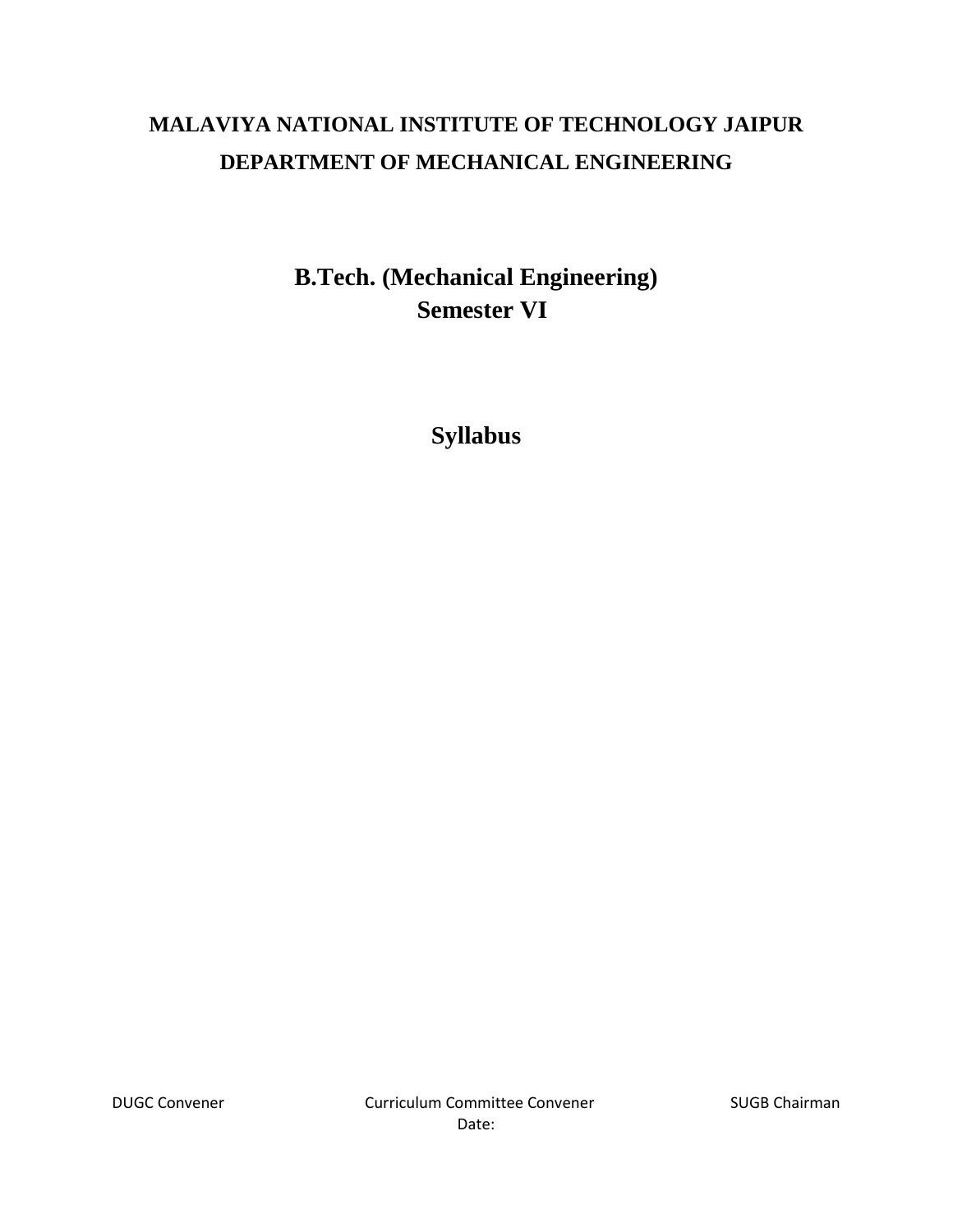| $\mid$ UG/PG : UG    | <b>Department: Mechanical Engineering</b> |
|----------------------|-------------------------------------------|
| Course Code: MET-322 | <b>Course Name: Computer Integrated</b>   |
|                      | <b>Manufacturing</b>                      |
| Credit: 3            | $L-T-P: 2-1-0$                            |

#### **Introduction**

The meaning and origin of CIM- the changing manufacturing and management scene - External communication - islands of automation and software-dedicated and open systems-manufacturing automation protocol - product related activities of a company- marketing engineering production planning - plant operations - physical distribution- business and financial management.

#### **Components of CIM**

Building blocks of flexible manufacturing system; Manufacturing Machines and their Design Consideration e.g. CNC Turn, CNC Mill etc., Pallet, CMM, Measuring Probes, Robots, Job Loading & Unloading Arm, Work Transfer stations, Assembly Stations, Automated Storage Retrieved System (ASRS), Material Handling Systems: Automated Guided Vehicles (AGV), Conveyers, Computer Control System. Mechatronics: Sensors, Actuators, Convertors, Modular Automation.

# **Shop Floor Control & Integration of Components**

Shop floor control-phases -factory data collection system -automatic identification methods- Bar code & RFID technology-automated data collection system, Integration of manufacturing & business functions.

#### **Books:**

- 1. Nanua Singh "Systems Approach to Computer Integrated Design and Manufacturing" John Wiley & Sons, Inc
- 2. Mikell.P.Groover "Automation, Production Systems and computer integrated manufacturing", Pearson Education 2001.
- 3. Nand K. Jha "Hand-book of Flexible Manufacturing Systems" Academic Press, 1991
- 4. Yoremkoren, "Computer Integrated Manufacturing System", McGraw-Hill, 1983.
- 5. Ranky, Paul G., "Computer Integrated Manufacturing", Prentice Hall International, 1986.
- 6. David D.Bedworth, Mark R.Hendersan, Phillip M.Wolfe "Computer Integrated Design and Manufacturing", McGrw-Hill.
- 7. Roger Hanman "Computer Intergrated Manufacturing", Addison Wesley, 1997.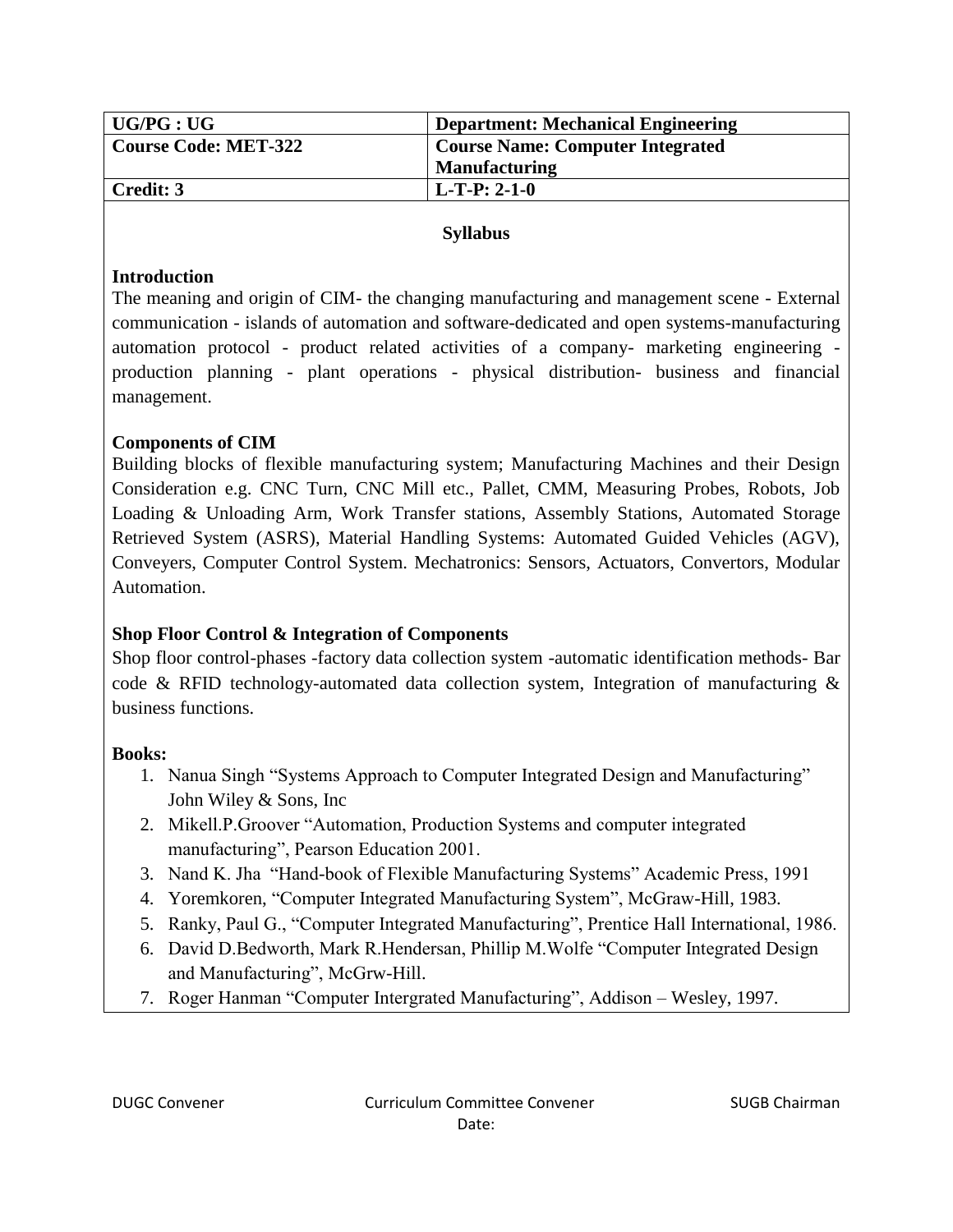| <b>UG</b>            | <b>Department: Mechanical Engineering</b>          |
|----------------------|----------------------------------------------------|
| Course Code: MET-323 | <b>Course Name: Product Design and Development</b> |
| Credit: 3            | $L$ -T-P: 2-1-0                                    |

Introduction, Product Development Process and Product Planning, Product life cycle concept, Product Specification Development, Product Architecture, Conceptual Design, Industrial Design, Design for Manufacturing and Assembly, Design for Environment, Robust Design, Physical Prototypes and Models and Experimentation, Human factors in design, Product Development Economics, Patents and Intellectual Properties

#### **Books**

- 1. Kevin Otto and Kristin Wood, "Product Design: Techniques in Reverse Engineering and New Product Development", 1/e, 2004, Pearson Education, New Delhi
- 2. Karl T. Ulrich and Steven D. Eppinger, "Product Design and Development", Tata McGraw-Hill Edition, New Delhi, 2003
- 3. David G. Ullman, "The Mechanical Design Process", McGraw-Hill Inc., Singapore, 1992

| UG/PG:UG | $\perp$ Department: Mechanical Engineering |
|----------|--------------------------------------------|
|          |                                            |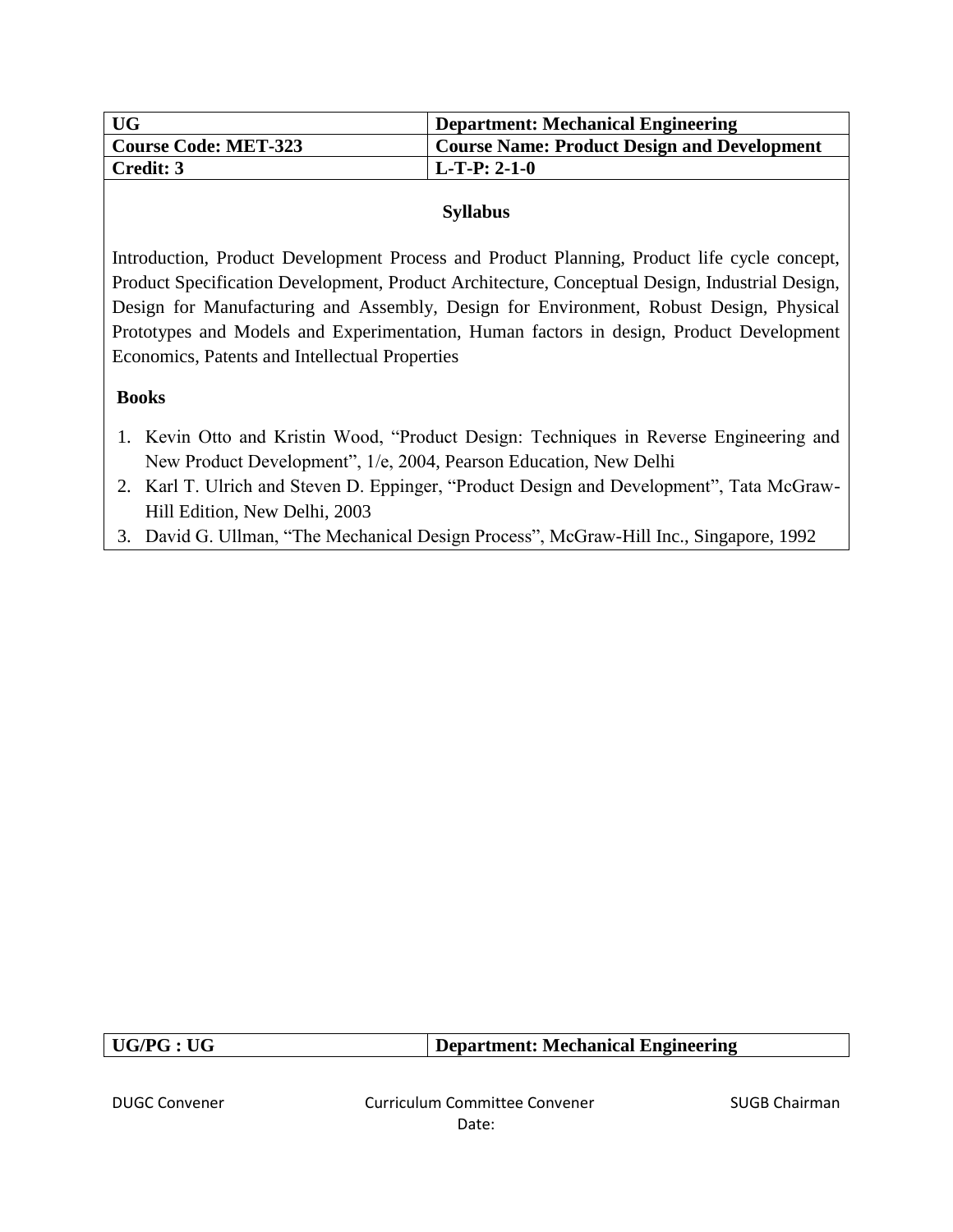| <b>Course Code: MET-324</b> | <b>Course Name: Advanced Manufacturing Processes</b> |
|-----------------------------|------------------------------------------------------|
| Credit: 3                   | $L-T-P: 2-1-0$                                       |

**Pre-requisite course: Conventional Mfg. Processes & Material Science.**

#### **Syllabus**

## UNIT I

**Advanced Machining Processes:** Classification of Advanced Machining Process. MECHANICAL ENERGY BASED PROCESSES: AJM, WJM, AWJM and USM- Working Principles, Equipment, Process parameters, Applications. ELECTRICAL ENERGY BASED PROCESSES: EDM & WEDM - Working Principles, Equipment, Process parameters, Applications. CHEMICAL AND ELECTRO-CHEMICAL ENERGY BASED PROCESSES: CHM and ECM Working Principles, Equipment, Process parameters, Applications. THERMAL ENERGY BASED PROCESSES: LBM, PAM, EBM- Working Principles, Equipment, Process parameters, Applications.

## UNIT II

**Advanced Casting Processes:** Metal mould casting, Continuous casting, Squeeze casting, Vacuum mould casting, Evaporative pattern casting, Ceramic shell casting.

## UNIT III

**Advanced Welding Processes:** Electron beam welding (EBW), laser beam welding (LBW), ultrasonic welding (USW).

# UNIT IV

**Advanced Metal Forming Processes:** Details of high energy rate forming (HERF) process, Electro-magnetic forming, explosive forming, Electro-hydraulic forming, Stretch forming, Contour roll forming

#### UNIT V

**Additive Manufacturing:** FDM, SLS, 3 DP, LOM etc.

# **Books:**

- 1. "Nontraditional Manufacturing Processes", G.F. Benedict, Marcel Dekker, Inc. New York.
- 2. "Advanced Machining Processes" Vijay.K. Jain, Allied Publishers Pvt. Ltd., New Delhi.
- 3. "Manufacturing Engineering & Technology", Kalpakjian. S., Pearson Education Asia.
- 4. "Materials and Processes in Manufacturing", E. P. DeGarmo, J. T Black, R. A. Kohser, Prentice Hall of India, New Delhi
- 5. "Material and Processes in manufacturing" Paul De Garmo, J.T.Black, and Ronald.A.Kohser, Prentice Hall of India Pvt. Ltd., New Delhi.

| <b>UG</b>            | Department: Mechanical Engg.  |                      |
|----------------------|-------------------------------|----------------------|
|                      |                               |                      |
| <b>DUGC Convener</b> | Curriculum Committee Convener | <b>SUGB Chairman</b> |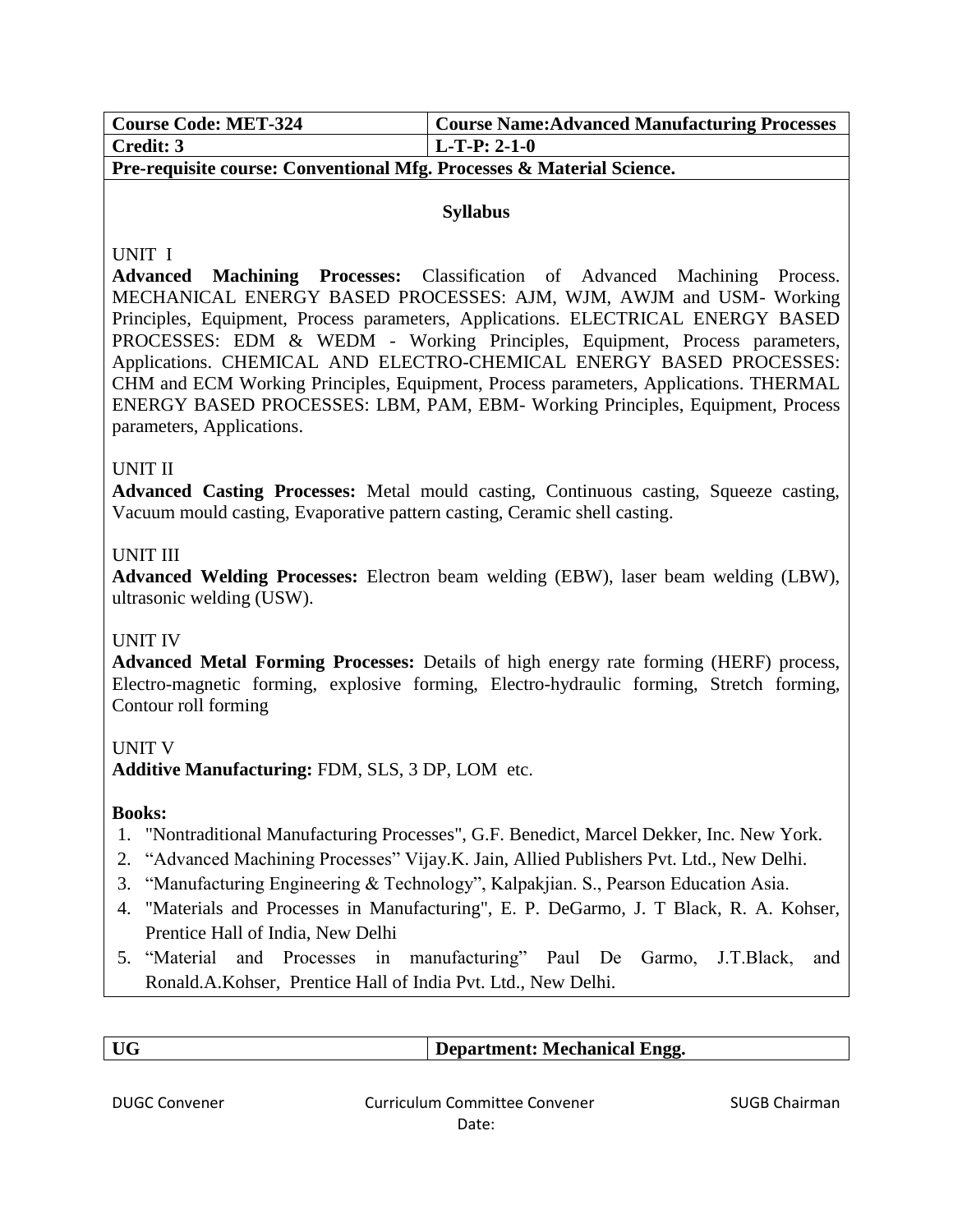| <b>Course Code: MET-325</b> | Course Name: Refrigeration and Air Conditioning |
|-----------------------------|-------------------------------------------------|
| Credit: 3                   | $L-T-P: 2-1-0$                                  |

**Pre-requisite course:** Engg. Thermodynamics, Fluid Mechanics and Machines, Heat Transfer

# **Syllabus**

Air refrigeration cycles- Reverse Carnot cycle, Bell Coleman air cycle, Actual cycle and its application in air-crafts air conditioning, performance and comparison, heat pump cycle.

Vapour compression refrigeration- Ideal and actual cycle, cycle analysis, factors affecting its performance, Different refrigerants and their applications. Multi stage compression, use of flash gas removal and flash inter cooling, cascade systems.

Vapour absorption refrigeration-Cycle, components and performance

Psychrometry- Properties, charts and its uses, processes, air washer, evaporative cooling and air cleaners.

Air conditioning- Winter and summer air conditioning system and their analysis, human comfort and comfort charts, duct losses and ducting system, air distribution and methods of duct design

Solar radiation- Distribution of solar radiation, earth-sun angles and their relationship, direct and diffuse radiation on a surface, heat gain through glass, shading devices, heat transfer through building structure, passive heating and cooling of building.

Load estimation- heating/cooling load components, infiltration, air changes, load calculation.

**Books:**

- 1. Stoecker, W.F., and Jones, J.W., "Elementary Refrigeration and Air conditioning", McGraw-Hill
- 2. Dosset, R.J., "Principles of Refrigeration", Pearson Education
- 3. Arora, C.P., "Refrigeration and Air conditioning", Tata-McGraw-Hill
- 4. Prasad, M., "Refrigeration and Air Conditioning", New Age International
- 5. ASHRAE Handbook (Fundamentals) 2005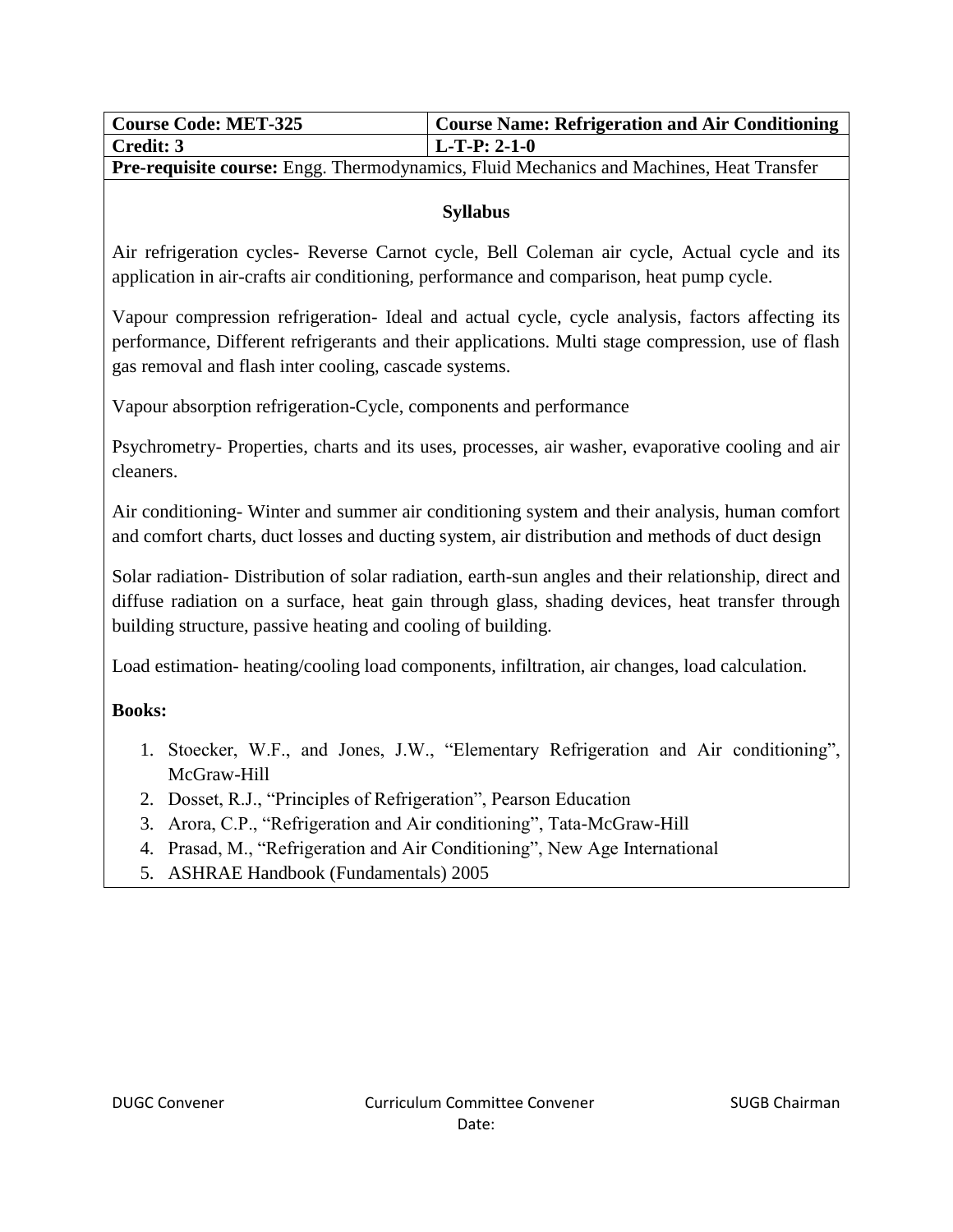| UG                   | Department: Mechanical Engineering           |
|----------------------|----------------------------------------------|
| Course Code: MET-326 | <b>Course Name: Total Quality Management</b> |
| Credit: 3            | $L-T-P: 2-1-0$                               |

Definition, History, Framework and Benefits of TQM, Characteristic and roles of a successful quality leader, Voice of customer and retention of customer, Employee involvement, teamwork, performance appraisal and rewards, Juran Trilogy, PDSA, Kaizen, Six-sigma, Selection, certification and rating of suppliers, Quality costs, Malcolm Baldrige National Quality Award, benchmarking, Spider chart and comparison with competitors products, ISO 9000+ certifications, quality audits, Quality Management Systems, ISO14000+ certifications, Environmental Management System, Voice of customer, house of quality, Quality Function Deployment, Rationale and methods Quality by Design, Methodology and documentation, Failure Mode and Effect Analysis, Liability laws and defense, Products Liability, Affinity diagram, interrelations digraph, tree and matrix diagrams, Management Tools, Charts and techniques for statistical process control, Statistical Process Control

#### **Reference Books**

- **1.** Besterfield, Dale H., Total Quality Management, Pearson Education, 3<sup>rd</sup> Revised Edition, 2011.
- 2. Sharma D.D., Total Quality Management, Principles, Implementation & Cases, Sultan Chand & Sons, New Delhi, 2000
- 3. James R. Evans, Total Quality Management, Organization, and Strategy, Thomson. 4<sup>th</sup> Ed., 2007.
- 4. Besterfield, D.H., Quality Control, Pearson, 7<sup>th</sup> Ed., 2004.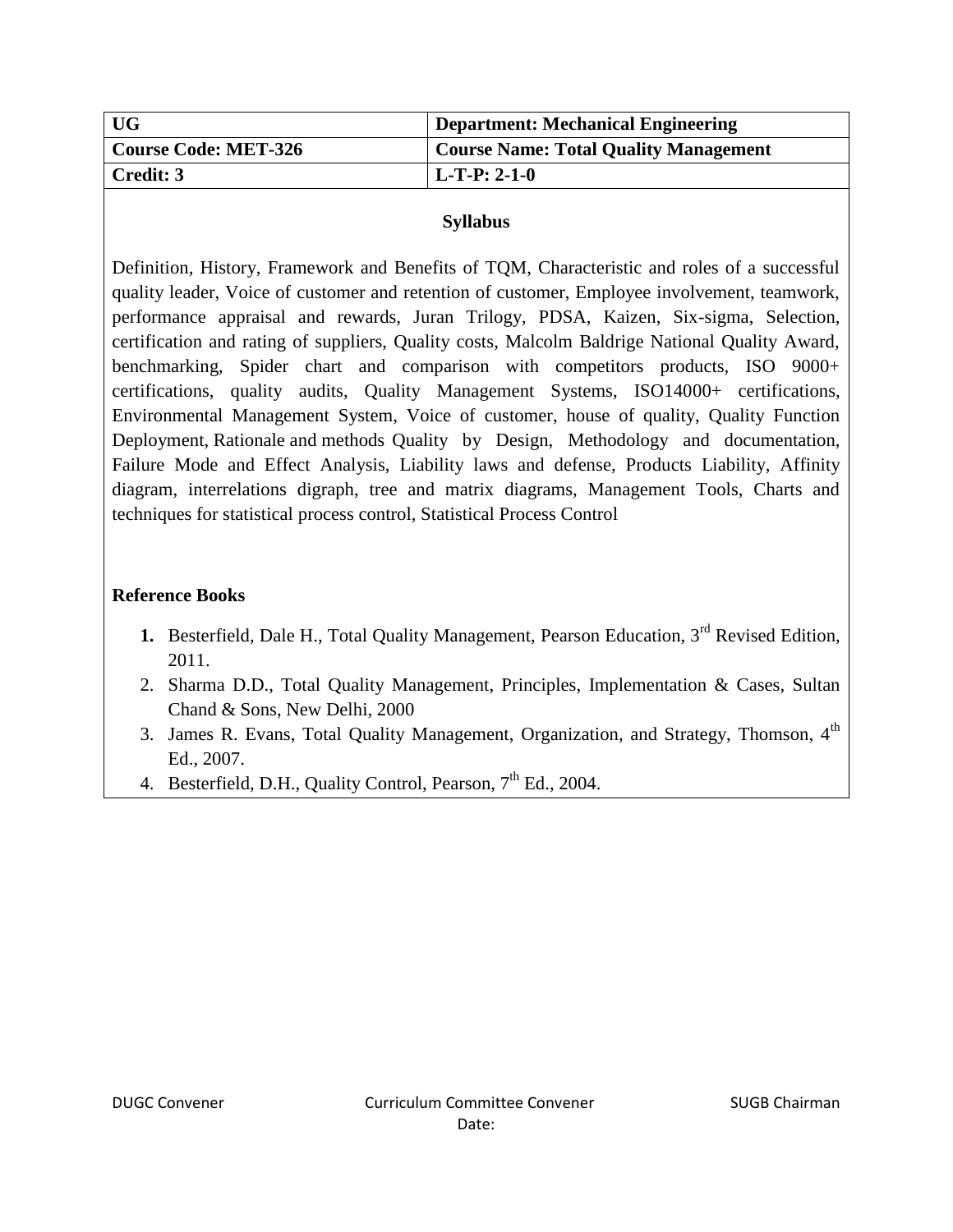| UG/PG: UG                                                              | <b>Department: ME</b>                                   |
|------------------------------------------------------------------------|---------------------------------------------------------|
| <b>Course Code: MET-327</b>                                            | <b>Course Name: Optimization Methods in Engineering</b> |
|                                                                        | <b>Design</b>                                           |
| Credit: 3                                                              | $L-T-P: 3-0-0$                                          |
| Pre-requisite course: A course on Matrix Methods and numerical methods |                                                         |
| <b>Syllabus</b>                                                        |                                                         |

## **Introduction**

General Characteristics of mechanical elements, adequate and optimum design, principles of optimization, formulation of objective function, design constraints -Classification of optimization problems.

# **Optimization techniques**

Single variable and multivariable optimization, Techniques of unconstrained minimization - Golden Section -Random , pattern and gradient search methods -Interpolation methods; Optimization with equality and inequality constraints - Direct methods - Indirect methods using penalty functions Lagrange multipliers; Geometric programming and stochastic programming; Multi objective optimization, Genetic algorithms and Simulated Annealing techniques.

# **Engineering applications**

Structural applications - Design of simple truss members. Design application - design of simple axial, transverse loaded members for minimum cost , maximum weight, - Design of shafts and torsionally loaded members -Design of springs, Dynamic Applications - Optimum design of single, two degree freedom system, vibration absorbers. Application in Mechanism - Optimum design of simple linkage mechanism.

# **Text Books:**

- 1. Jasbir. Arora , Introduction to optimum Design, Elsevier
- 2. Singeresu S. Rao, "Engineering Optimization Theory and Practice" New Age Intl. Ltd., Publishers, 2000.
- 3. References:
- 4. Johnson Ray, C., "Optimum design of mechanical elements" , Wiley , John & Sons, 1981.
- 5. Goldberg, D.E., "Genetic algorithms in search, optimization and machine", Barnen, Addison-Wesley, NewYork, 1989.
- *6.* 3. Kalyanamoy Deb, "Optimization for Engineering design algorithms and Examples", PHI India,199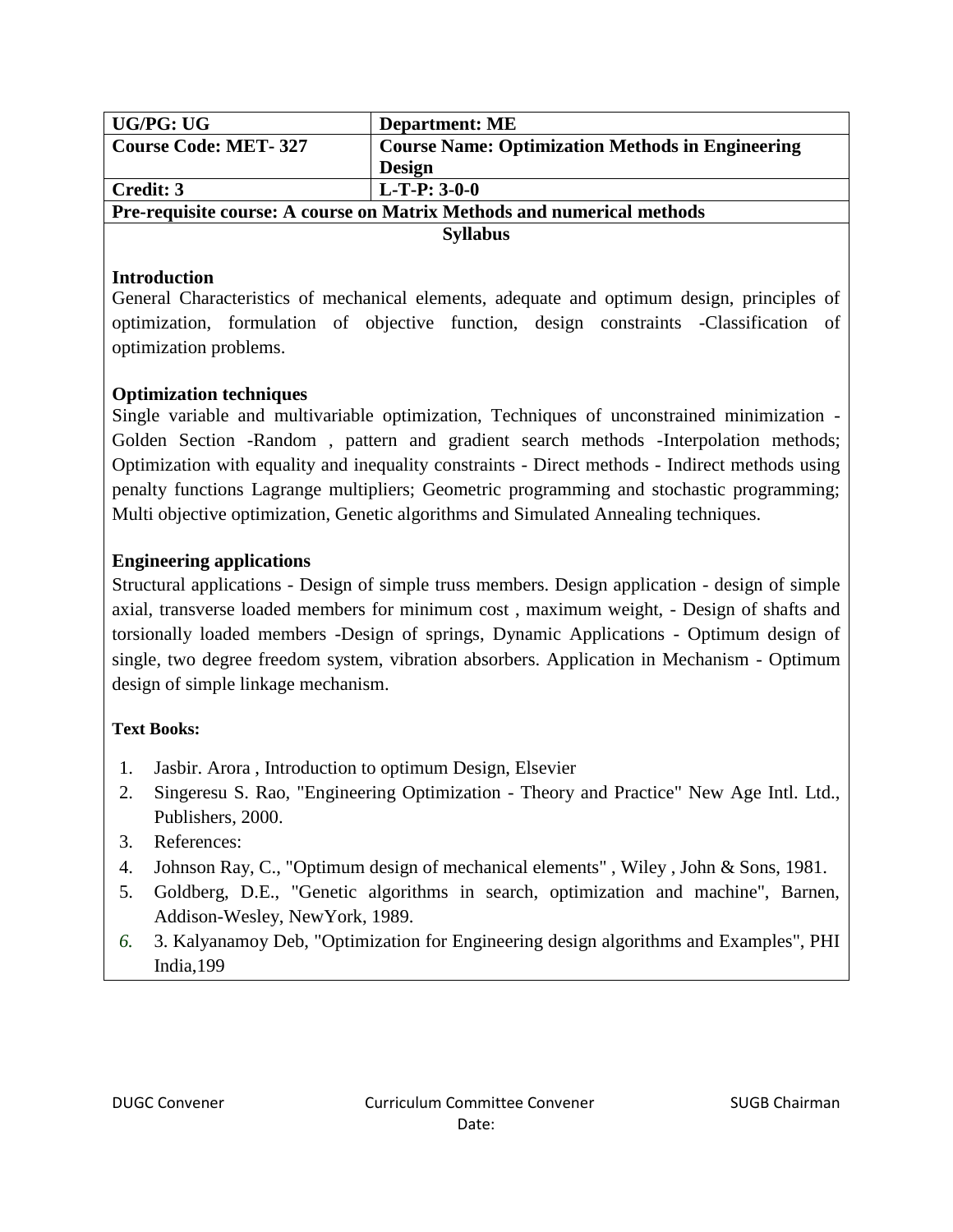| UG/PG: UG                   | <b>Department: Mechanical Engineering</b>       |
|-----------------------------|-------------------------------------------------|
| <b>Course Code: MEP-328</b> | <b>Course Name: Modeling and Simulation Lab</b> |
| <b>Credit: 1</b>            | $L-T-P:0-0-2$                                   |

Introduction to Simulation and Modeling, Manual Simulation of Systems, Discrete Event Formalisms, Statistical Models in Simulation, Queuing Models, Random Number Generation, Random Variate Generation, Input Modeling, Verification and Validation of Simulation Model, Output Analysis, Case Studies

## **Reference Books**

- 1. Banks J., Carson J. S., Nelson B. L., and Nicol D. M., Discrete Event System Simulationî, 3rd edition, Pearson Education, 2001.
- 2. Gordon Geoffrey, System Simulationî, 2nd edition, PHI, 1978.
- 3. Law A. M., and Kelton, W. D., Simulation Modeling and Analysis, 3rd edition, McGraw-Hill, 2000.